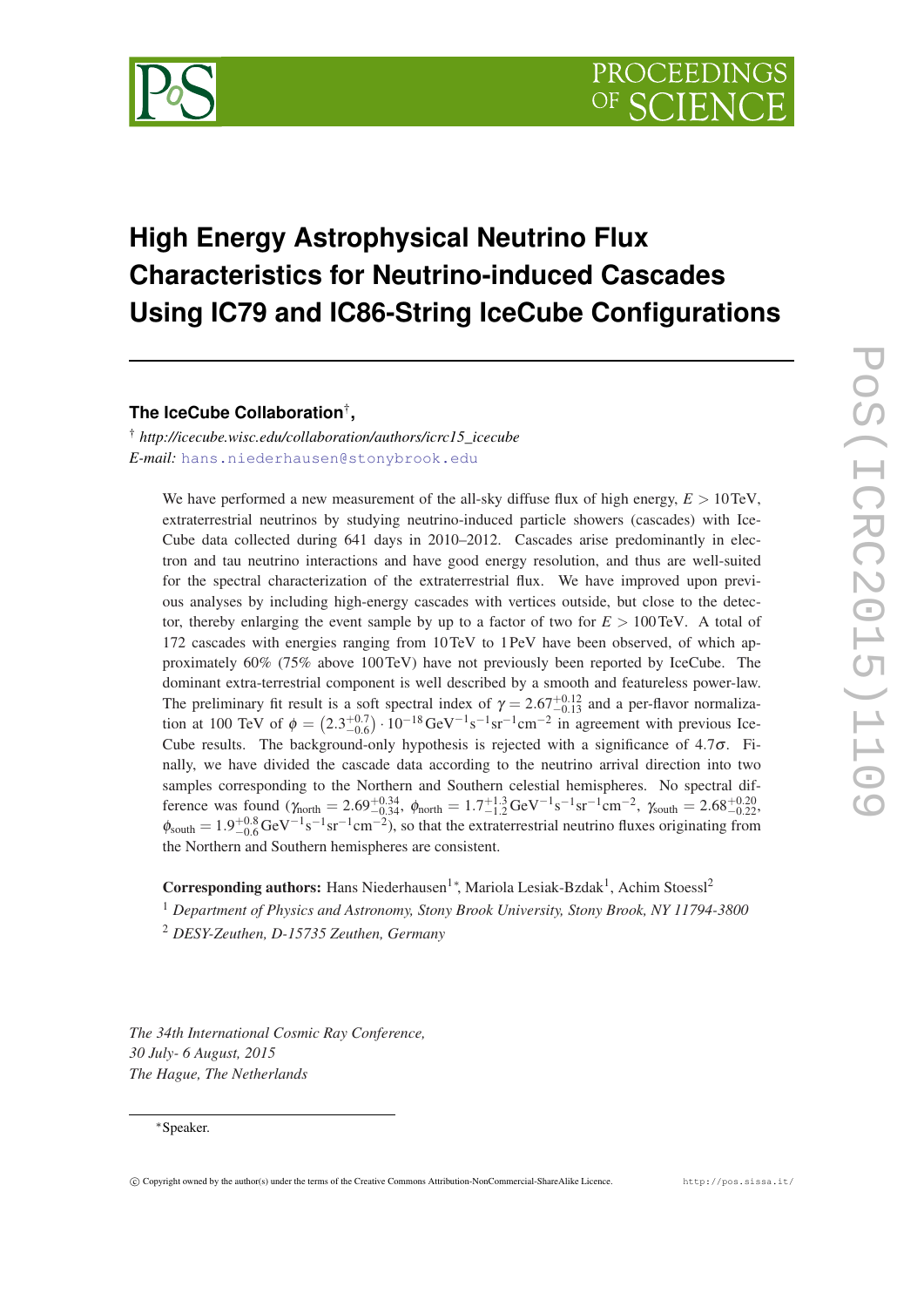Introduction IceCube is a cubic-kilometer neutrino detector installed in the glacial ice at the geographic South Pole [\[1\]](#page-7-0) between depths of 1450m and 2450m. IceCube observes neutrinos based on optical measurements of Cherenkov radiation emitted by secondary particles produced in neutrino interactions in the surrounding ice or the nearby bedrock. Those interaction are dominated by deep-inelastic scattering (DIS) of neutrinos off nucleons in the ice. Events are classified according to the topology of their light deposition with tracks and cascades being the main signatures. Tracks arise primarily from through-going muons while cascades may be produced by charged-current interactions of  $v_e$  and  $v_\tau$  and by neutral current interactions of any flavor. They are characterized by their point-like light emission. Various hybrid signatures exist, e.g.  $v_{\mu}$  CC events that start inside the detector appear as cascade with an outgoing track. At highest energies  $(E<sub>v</sub> > 1$  PeV) multiple  $v<sub>z</sub>$ -topologies are possible with the "double-bang" being the most prominent [\[2\]](#page-7-0). At trigger level the vast majority of events in IceCube are muons that have been produced in cosmic ray induced air showers. Their rate in IceCube exceeds that of neutrinos by orders of magnitude ( $\sim 10^6$ ). Atmospheric neutrinos are produced in the same air showers and form the second largest contribution. At energies relevant to this work, conventional atmospheric neutrinos are dominated by  $v_{\mu}$  ( $v_{\mu}$  :  $v_e \sim 30$  at  $E_v \sim 10 \text{ TeV}$ ) that stem primarily from the decay of charged kaons  $(K^{\pm})$  and charged pions  $(\pi^{\pm})$ . Conventional  $v_e$  instead come equally from the decay of charged and neutral kaons  $(K^{\pm,0})$ . Those light mesons experience energy loss before they decay and thus the conventional neutrino spectrum follows ∼ *E* −3.7 . 'Prompt' atmospheric neutrinos are associated with the decay of heavier mesons involving charm quarks and thus produce an equal admixture of ν<sup>µ</sup> and ν*e*. Due to the very small lifetime of those mesons the corresponding prompt spectrum mimics that of primary cosmic rays, i.e.  $\sim E^{-2.7}$ . The cascade channel benefits from the small conventional atmospheric background levels compared to the track channel. In addition fully contained cascades with vertices well within the instrumented volume have superior (deposited) energy resolution of ∼ 15% at relevant energies since for such events the detector acts as a calorimeter. Partially contained cascades that start beyond the detector boundary can be reconstructed with an average energy resolution of  $\sim$  30%.

IceCube recently reported the discovery of an all-sky diffuse flux of high energy neutrinos ( $E_v$ ) 60TeV) [[3](#page-7-0)] from yet unresolved sources with an intensity almost at the level of the Waxman-Bahcall bound [[4](#page-7-0)]. It was found to be well described by a single power-law with spectral index  $\gamma = 2.3 \pm 0.3$  [\[3\]](#page-7-0). Subsequently an extension of this analysis to lower energies concluded  $\gamma = 2.46 \pm 0.12$  ( $E_v > 1$  TeV) [[5](#page-7-0)]. Astrophysical neutrino production is generally assumed to be associated with the acceleration of cosmic rays at their sources. Detailed predictions of the neutrino flux characteristics are source specific [[6](#page-7-0)] and at present those neutrino sources still escape experimental detection. Based on diffusive shock acceleration and neutrino oscillations over astrophysical relevant distances one expects the astrophysical neutrino flux to exhibit a power-law spectrum [[7](#page-7-0)] with an approximately equal flavor admixture at earth ( $v_e : v_\mu : v_\tau \approx 1 : 1 : 1$ ) [\[8\]](#page-7-0). This expectation, especially the flavor ratio, is modified when more complex source environments are considered [\[9\]](#page-7-0). Furthermore the flux is expected to be isotropic if many individually weak sources contribute to the flux. The current IceCube measurements focusing on "starting events" (tracks and cascades) of all neutrino flavors and interactions are consistent with these expectations [[3](#page-7-0), [5,](#page-7-0) [10](#page-7-0)]. The astrophysical flux has also been observed using  $v_u$ -tracks from the northern celestial hemisphere. A spectral index of  $2.2 \pm 0.2$  [[11\]](#page-7-0) was found to be in agreement with the earlier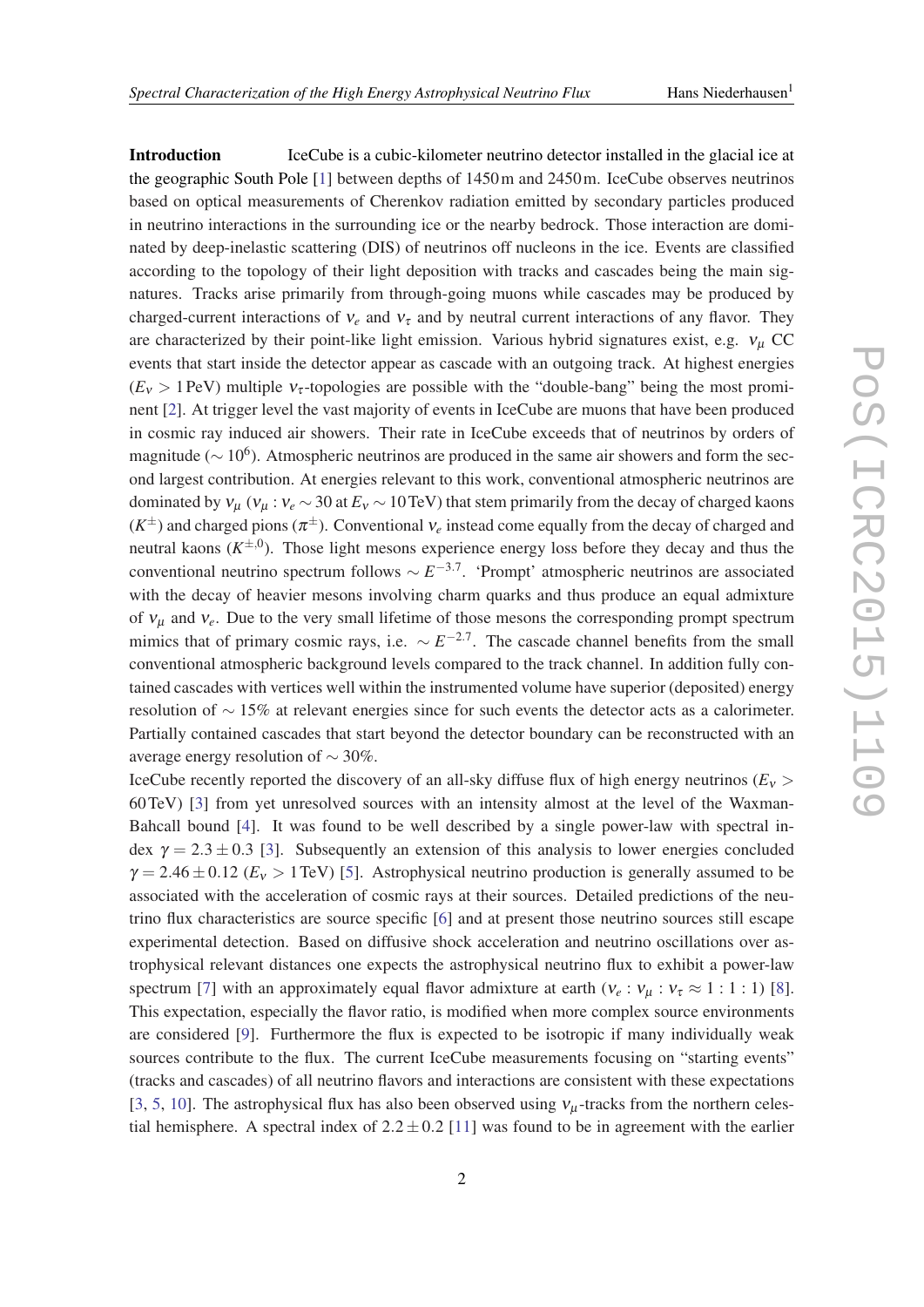

Figure 1: Cross-sectional visualization of the detector in the *x*, *y*-plane (left); 2-year effective area of this event selection for combined fully and partially contained cascades (right).

"starting event" results [\[3,](#page-7-0) [5,](#page-7-0) [10\]](#page-7-0).

In this paper we present the first results on the astrophysical neutrino induced cascades flux characteristics using 641 days of IceCube data taken from May 2010 to May 2012. The analysis is based on the event topology selection criteria of ref. [\[12](#page-7-0)] to select high energy cascades ( $\geq 10 \text{TeV}$ ). We achieved an improved sensitivity to cascades compared to earlier analyses by including cascades which are partially contained in the detector volume (in addition to cascades which are fully contained), thus significantly enhancing this cascade sample in the background free region above 100TeV (see Fig. 1). The final event selection, optimized for maximum signal significance, retained 172 (contained: 152, partially contained: 20) cascades with energies greater than 10TeV. From Monte Carlo simulations we estimated a neutrino purity of 90% (atmospheric and astro-physical v). The neutrino effective area is shown in Fig. 1 (right). Fig. [2](#page-3-0) shows the distribution of the *"DelayTime"* variable used in the event selection at a level where the data is dominated by atmospheric muon background. It measures the time difference between the time of the first observed photon in the event and the earliest possible time for that photon to stem from the reconstructed cascade (causality). The data is well described by the Monte Carlo simulations. The *CORSIKA* [[13](#page-7-0)] software package was used to generate cosmic ray background according to the composition model of ref. [\[14\]](#page-7-0). For the simulation of neutrino propagation and interaction the *neutrino-generator* package is used. The atmospheric neutrino flux has been calculated according to the HKKMS06 [[15\]](#page-7-0) (conventional v) and ERS [\[16\]](#page-7-0) (prompt v) models, modified and extrapolated according to the expected dampening of the neutrino flux due to the presence of the knee in the cosmic ray energy spectrum [\[17](#page-7-0)]. For contained cascades originating in the IceCube instrumented volume (see Fig. 1 (left)) we further take into account the "self-veto" effect of refs. [[18\]](#page-7-0). The baseline model for astrophysical neutrinos is a single power-law with normalization parameter  $\phi$  at  $E_v = 100 \text{ TeV}$  and  $\gamma$  being the spectral index parameter:  $\Phi_v = \phi \times (E_v / 100 \text{ TeV})^{-\gamma}$ . The measurement of the astrophysical neutrino spectrum is performed by matching the reconstructed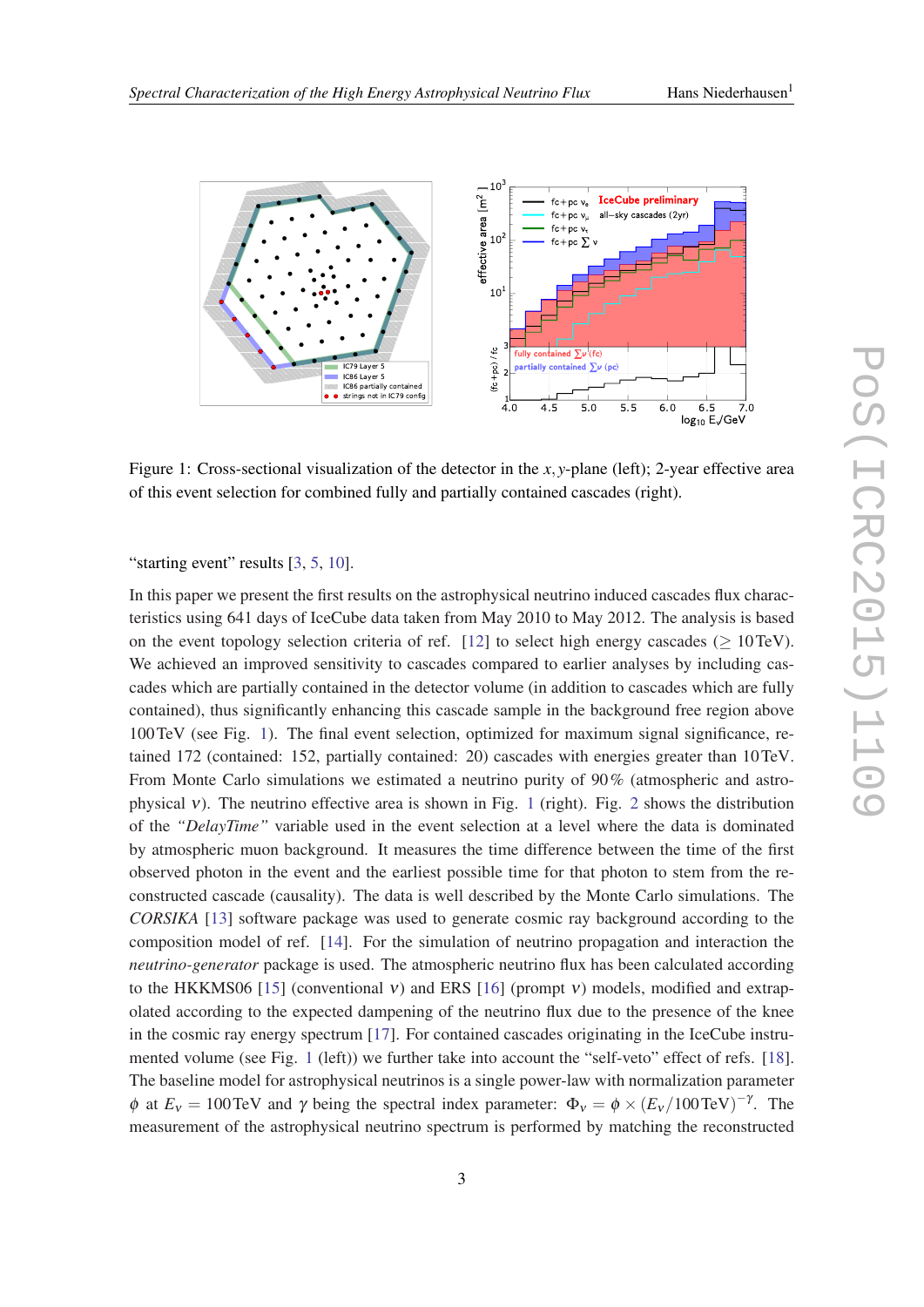<span id="page-3-0"></span>

Figure 2: Distribution of the *"DelayTime"* for a µ-background dominated event selection. Left: contained sample; Right: partially contained sample. Signal region shown in green. Neutrino expectations according to fit result to the final event sample.

deposited energy distribution to the simulation prediction using frequentist methods based on maximum likelihood.

Analysis Method In order to make an inference about the astrophysical flux from the astrophysical component in this cascade sample we employ the method of maximum likelihood, similar to previous IceCube analyses [[17,](#page-7-0) [3](#page-7-0), [5](#page-7-0), [10](#page-7-0)]. We separate the contained cascade events according to their reconstructed zenith angle Θ*reco* into two groups: 'Northern sky (cosΘ*reco* < 0) and 'Southern sky' ( $\cos\Theta_{reco}$  > = 0). We then consider the all-sky partially contained cascade sample as the third group. For each group we obtain a frequency distribution of the reconstructed deposited energy by binning its values into *N* bins. This allows us to construct the following standard poisson profile likelihood function for a joint fit of the three groups

$$
L(\boldsymbol{\theta_r}|\underline{n}) = \underset{\boldsymbol{\theta_s}}{\text{argmax}} L(\boldsymbol{\theta_r}, \boldsymbol{\theta_s}|\underline{n}) = \underset{\boldsymbol{\theta_s}}{\text{argmax}} \prod_{i=1}^{3} \prod_{j=1}^{N} \frac{\mu_{ij}(\boldsymbol{\theta_r}, \boldsymbol{\theta_s})^{n_{ij}}}{n_{ij}!} e^{-\mu_{ij}(\boldsymbol{\theta_r}, \boldsymbol{\theta_s})}
$$
(1)

where  $n_{ij}$  is the observed number of events in the *i j*-th bin, while  $\theta_r$ ,  $\theta_s$  are vectors of physics parameters and nuisance parameters to include systematic uncertainties, respectively. The expected number of events in the *i j*-th bin,  $\mu_{ij}(\theta_r, \theta_s) = \mu_{ij}^{atm. \mu} + \mu_{ij}^{atm. \nu} + \mu_{ij}^{astro. \nu}$ , is a superposition of the different models described in the previous section. The maximum likelihood estimate  $\hat{\bm{\theta}}_r$  is obtained numerically by minimizing  $-2\log L(\bm{\theta}_r | \underline{n})$  with respect to  $\bm{\theta}_r$ . We construct approximate confidence intervals and regions with asymptotic coverage using Wilk's theorem [\[19](#page-7-0)]. Here we consider  $\phi$  and  $\gamma$  as physics parameters and the flux normalizations of the neutrino backgrounds φ*conv*, φ*prompt* as well as an energy related scaling parameter ε as nuisance parameters. Those nuisance parameters  $\boldsymbol{\theta}_s$  contribute additional additive penalty terms  $\log(L_{sys}) = \sum_s (\theta_s - \theta_{s,0})^2 / \sigma_{\theta_s}^2$  to the likelihood function that reflect the associated systematic uncertainties  $\sigma_{\theta_s}$ . The fit is performed in the energy range from  $\log_{10} E/\text{GeV} = 4.1$  to  $\log_{10} E/\text{GeV} = 6.9$ . There are two main sources of detector related systematic uncertainties. The in-situ sensitivity of the IceCube Digital Optical Module (DOM), dominated by the absolute efficiency of its PMT, has a relative uncertainty of 10% [\[21](#page-7-0)]. Additionally, in order to model the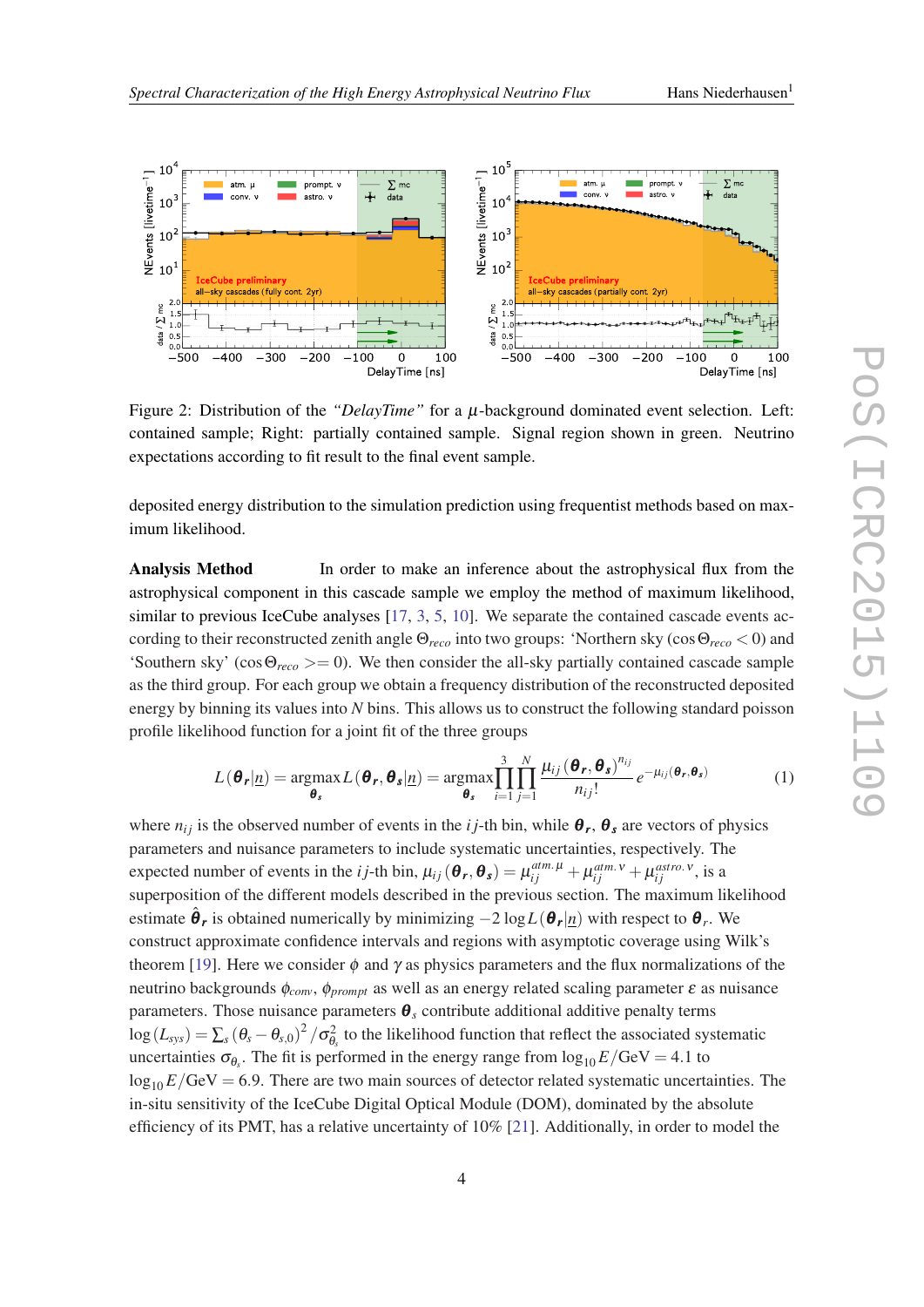| Detector Syst.               | Value $\hat{\varepsilon}$ |         | Par             | Prior                                                                                        | Result                                      |
|------------------------------|---------------------------|---------|-----------------|----------------------------------------------------------------------------------------------|---------------------------------------------|
| <b>DOM</b>                   | $-10\%$ 1.11              |         | $\gamma$        | $\overline{\phantom{a}}$                                                                     | $2.67^{+0.12}_{-0.13}$                      |
| <b>DOM</b>                   | $+10\%$ 0.91              |         | Ø               | $\overline{\phantom{a}}$                                                                     | $2.3^{+0.7}_{-0.6}$ c.u.                    |
| Scatt.                       | $+10\%$ 1.11              |         | $\phi_{conv}$   | $1.0 \pm 0.3$                                                                                | $0.85_{-0.29}^{+0.28} \cdot \Phi_{HKKMS06}$ |
| Abs.                         | $+10\%$                   | $-1.11$ | $\phi_{prompt}$ | $1^{+3}$                                                                                     | $0.5^{+2.2}_{-0.5} \cdot \Phi_{ERS}$        |
| Scatt./Abs.                  | $-7%$                     | 0.96    | £.              | $1.00 \pm 0.15$                                                                              | $0.96^{+0.14}_{-0.15}$                      |
| Combined $\varepsilon_{tot}$ | $1.00 \pm 0.15$           |         |                 | with 1 c.u. $\equiv 10^{-18} \text{ GeV}^{-1} \text{s}^{-1} \text{ sr}^{-1} \text{ cm}^{-2}$ |                                             |

Table 1: Summary of systematics evaluation (left); summary of fit results (right).

photon propagation in the glacial ice at the South Pole we rely on a measurement of scattering and absorption using IceCube's LED calibration system. The associated uncertainty is 10% [\[22\]](#page-7-0). The influence of those effects on this analysis has been studied using dedicated simulations with different DOM efficiencies  $(-10\%, +10\%)$  and variations of the scattering and absorption of the ice ( $\Delta \alpha_{scatt}$ : +10%,  $\Delta \alpha_{abs}$ : +10%, both: −7%). In order to account for those uncertainties in the likelihood method, a nuisance parameter  $\varepsilon$  that effectively translates the model predictions to lower ( $\epsilon$  < 1) or higher ( $\epsilon$  > 1) reconstructed energies was added. The result of a dedicated simulation study is summarized in Table 1 (left). We find that the DOM efficiency uncertainty and the ice model uncertainty each translate into a  $10\%$  uncertainty on  $\varepsilon$ . By adding them in quadrature we conclude that detector related systematics are well accounted for by including  $\varepsilon = 1.00 \pm 0.15$  into the likelihood function. The average uncertainty of the expected conventional atmospheric neutrino flux at energies relevant for this work is 30% [\[20](#page-7-0)]. Uncertainties of the prompt atmospheric neutrino flux are model dependent and no experimental evidence for this flux exists. An upper limit of  $\phi_{prompt} < 2.4$  ( $<$  3.8) at 68% C.L. (90% C.L.) has been obtained in ref. [[17\]](#page-7-0) based on the ERS model. Accordingly, we assume a systematic uncertainty of 300% on the normalization of the prompt ERS model.

Results The observed reconstructed energy distributions of all events that pass the cascade selection criteria of this work are shown in Fig. [3](#page-5-0) and compared to the expectation according to the best-fit single, unbroken power-law:  $\phi = (2.3^{+0.7}_{-0.6}) \cdot 10^{-18} \text{ GeV}^{-1} \text{s}^{-1} \text{sr}^{-1} \text{cm}^{-2}$ and  $\gamma = 2.67^{+0.12}_{-0.13}$ . A good description of the data is achieved as evidenced by the corresponding goodness-of-fit (g.o.f) p-value of 0.32. This is based on the g.o.f test-statistic described in ref. [\[23](#page-7-0)] for which we obtained the sampling distribution from parametric bootstrap ("toy experiments") assuming the best-fit. The approximate 68% confidence region (red) for the astrophysical parameters is shown in Fig. [4](#page-6-0) (right). We find this cascade sample to be dominated by astrophysical neutrinos (∼ 65%) over the entire energy range. The best-fit values for the remaining parameters are shown in Table 1 (right). When the "background-only" hypothesis  $(\phi = 0)$  is assumed, an unrealistically large prompt atmospheric neutrino component characterized by  $\phi_{prompt} = 7 \cdot \Phi_{ERS}$  is required to describe the data. This however is strongly disfavored w.r.t the best-fit by  $4.7\sigma$  based on the sampling distribution of the likelihood ratio test-statistic  $-2 \cdot \log(L_b/L_{s+b})$  that has obtained assuming the background-only result. The rejection is based on the relative suppression of the prompt flux from the Southern hemisphere compared to the flux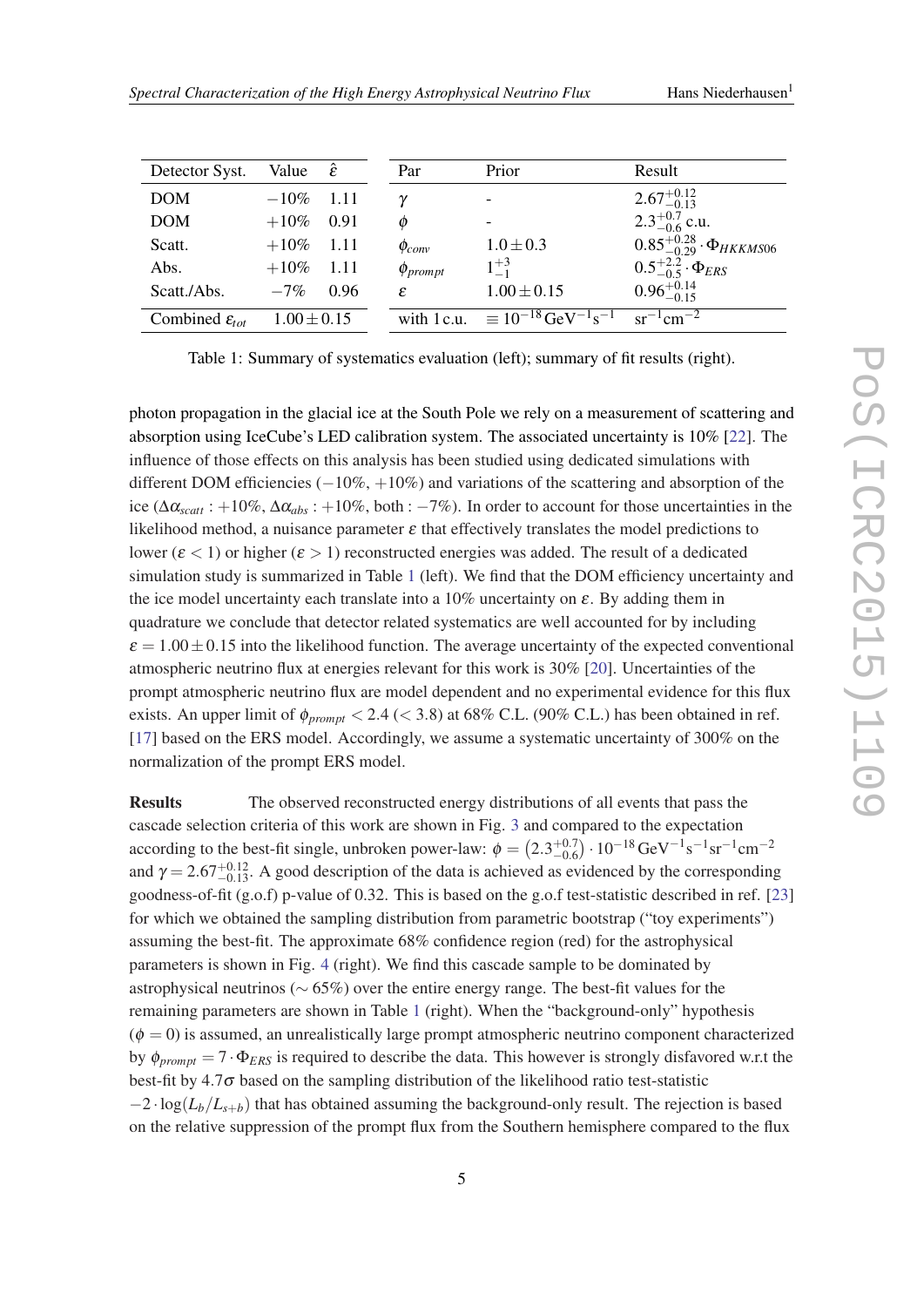<span id="page-5-0"></span>

Figure 3: Energy distributions at final selection level: fully contained cascades, Northern sky (top left), Southern sky (top right), all-sky partially contained cascades (bottom left), hatched regions show 1 $\sigma$  uncertainty on sum of m.c.; zenith distribution for fully contained cascades (bottom right)

from the North due to the atmospheric self-veto effect that breaks the spectral degeneracy between the prompt neutrino flux with the soft astrophysical flux we observed. This measurement also disfavors a hard spectral index of  $\gamma = -2$ . In this case we find a small astrophysical contribution  $\phi = 6 \cdot 10^{-19} \text{GeV}^{-1} \text{s}^{-1} \text{sr}^{-1} \text{cm}^{-2}$  that requires a rather large prompt component of  $\phi_{prompt} = 5 \cdot \Phi_{ERS}$ . Such a combination is rejected at 3.5 $\sigma$  based on the sampling distribution of the corresponding likelihood ratio test-statistic under this '*E* −2 -hypothesis'. The isotropy assumption about the astrophysical flux could be challenged by looking for spectral differences between the fluxes measured from the Northern and Southern skies. Due to their better angular resolution compared to partially contained cascades, we constrain this investigation to contained cascades only. Here we perform the same maximum likelihood estimation for the samples from the Northern and Southern skies separately. For upward oriented showers we find the same parameters as for downward oriented showers  $\gamma_{\text{north}} = 2.69_{-0.34}^{+0.34}$ ,  $\gamma_{\text{south}} = 2.68_{-0.22}^{+0.20}$  and  $\phi_{\text{north}} = 1.7_{-1.2}^{+1.3} \text{GeV}^{-1} \text{s}^{-1} \text{sr}^{-1} \text{cm}^{-2}, \phi_{\text{south}} = 1.9_{-0.6}^{+0.8} \text{GeV}^{-1} \text{s}^{-1} \text{sr}^{-1} \text{cm}^{-2}$  within large uncertainties due to the spectral degeneracy with the prompt normalization. This consistency remains when all nuisance parameters are kept fixed at the values obtained by the joint fit. For fixed nuisance parameters we find insignificantly higher astrophysical normalizations in very good agreement with the joint result. Any deviation of the data from the single power-law model may provide valuable insight into the nature of the observed astrophysical flux. Although we found no evidence for inconsistency between data and model, we did perform an alternative fit based on a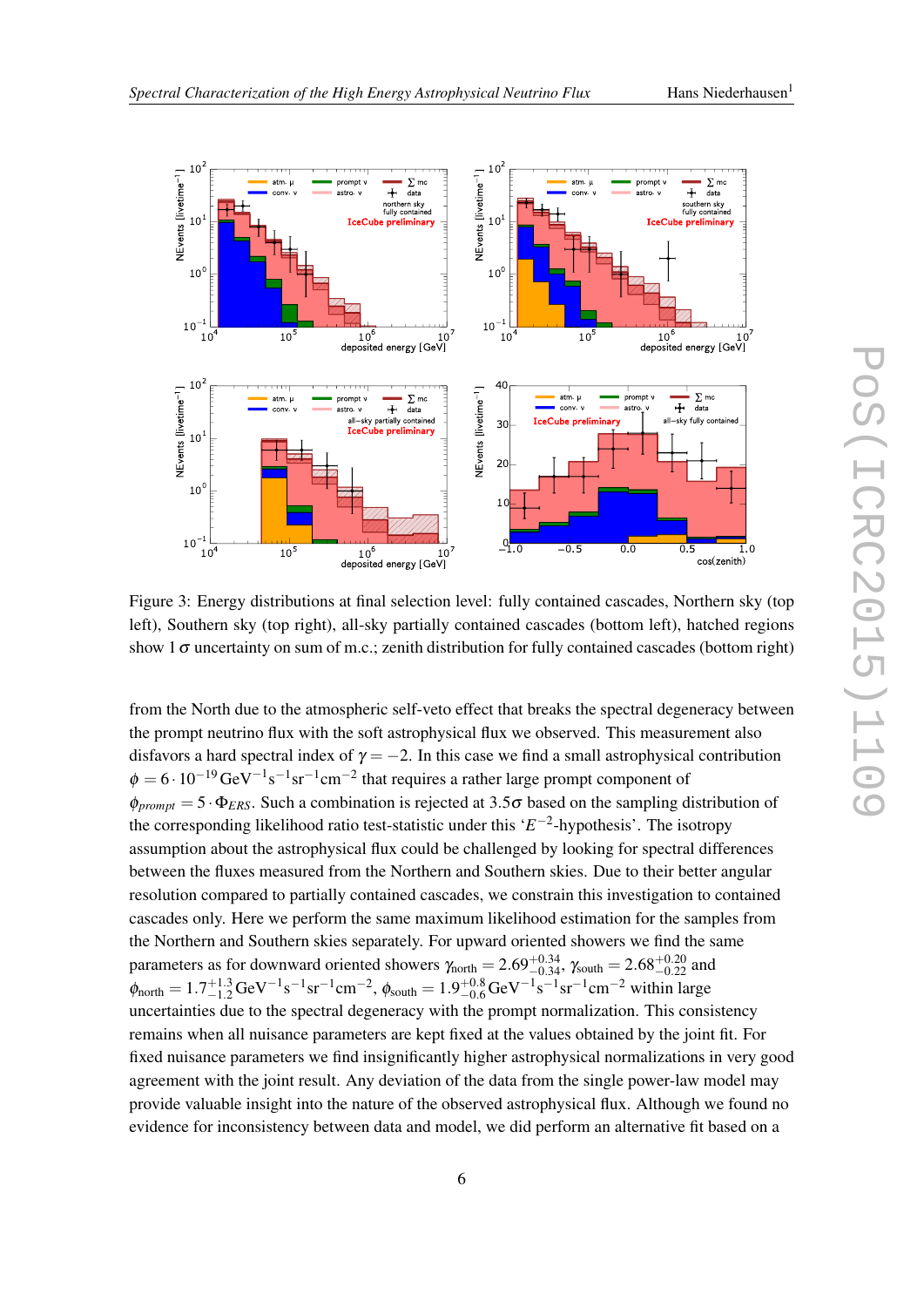<span id="page-6-0"></span>

Figure 4: Left: best-fit astrophysical-v flux (dashed line, red) and  $1\sigma$  band (red) compared to the "differential model" fit; Right: Comparison of recent ν-flux measurements in IceCube: this analysis (red), ref. [[5](#page-7-0)] (green), ref. [\[3\]](#page-7-0) (purple), ref. [[10](#page-7-0)] (blue) and ref. [[11\]](#page-7-0) (yellow).

"differential model" to measure the energy dependence of the observed flux. Similar to ref. [\[3\]](#page-7-0) we extract the flux normalization in bins of neutrino energy  $E_v$ . Within each bin a  $E^{-2}$ -distribution is assumed. The corresponding expected distributions of the deposited energy serve as a basis to describe the data as linear combination on top of the expected background from atmospheric neutrinos and muons. The result (black) is shown in Fig. 4 (left) and compares very well to the power law model fit (red). The amount of overlap between this cascade-based event selection with the samples from the starting event analyses [[3](#page-7-0), [5](#page-7-0), [10\]](#page-7-0) was found to be smaller than  $\sim$  25%. There is no overlap with the Northern sky  $v_u$ -sample [[11\]](#page-7-0). The measurement of the astrophysical flux parameters presented here can thus be regarded as approximately independent and is found to agree well with previous IceCube measurements (refs. [\[3,](#page-7-0) [5,](#page-7-0) [10](#page-7-0)]) as shown in Fig. 4. This was quantified to be better than  $1\sigma$  by applying Wald's method [[24](#page-7-0)] in a bivariate normal approximation using the observed information matrices as estimates of the respective covariance matrices. This result seems to be in insignificant ( $< 2\sigma$ ) tension with the  $v_{\mu}$  measurement [[11\]](#page-7-0) (Northern sky). Future data will help clarify the situation. We would like to point out that uni-variate comparisons of multi-variate measurements (e.g. "looking at  $\gamma$  only") can lead to erroneous inference about consistency, as no statement about the other parameters is made.

**Summary** We have performed the first high energy  $(E > 10 \text{ TeV})$  cascade-only measurement of the diffuse astrophysical neutrino flux recently discovered by IceCube using 641 days of IceCube data (2010-2012). For the first time we extend topological cascade selection criteria to also include partially contained cascades with vertices in near proximity to the detector. This analysis found 172 cascade events of which approximately 60% (75% above 100TeV) have not previously been reported by IceCube. The measured astrophysical component is well described by a smooth and featureless power-law. The preliminary fit result is a soft spectral index of  $\gamma = 2.67^{+0.12}_{-0.13}$  and a per-flavor normalization of  $\phi = (2.3^{+0.7}_{-0.6}) \cdot 10^{-18} \text{ GeV}^{-1} \text{s}^{-1} \text{sr}^{-1} \text{cm}^{-2}$  at  $E = 100 \text{ TeV}$  in agreement with the previous IceCube measurements. This sample can not be